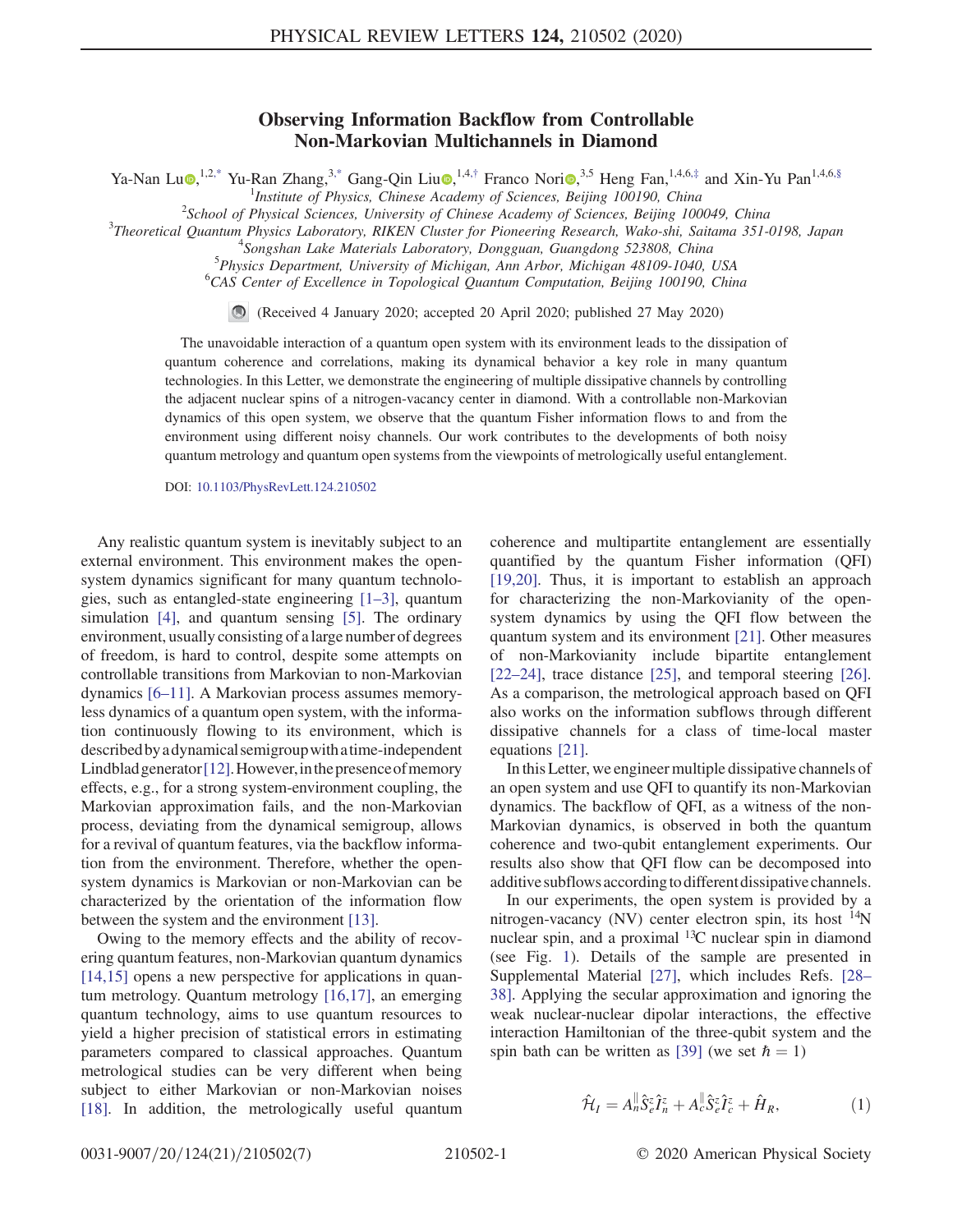<span id="page-1-0"></span>

FIG. 1. Coherent manipulation of multiple spins in diamond. (a) The nitrogen-vacancy (NV) center, its host  $^{14}N$  nuclear spin, and a nearby  $^{13}$ C nuclear spin form a three-qubit system. (b) Energy levels of the three-qubit system. At the excited-state level anticrossing (ESLAC), the three spin qubits can be polarized by a short laser pulse and manipulated with resonant radiofrequency (rf) pulses (13.284 MHz for the  $^{13}$ C nuclear spin and 2.929 MHz for the host  $^{14}N$  nuclear spin). (c) Rabi oscillations of the <sup>14</sup>N and <sup>13</sup>C nuclear spins under an external magnetic field of  $B = 482$  G along the quantization axis of the NV center (NV electron spin is at the  $m<sub>s</sub> = -1$  state).

where  $\hat{H}_R$  is the interaction Hamiltonian between the electron qubit and the spin bath,  $A_n^{\parallel} \approx -2.16$  and  $A_c^{\parallel} \approx$ 12.8 MHz denote the hyperfine coupling strengths between the electron spin and nearby nuclear spins, respectively.

Under an external magnetic field of  $B_z = 482$  G, the electron spin and nearby nuclear spins can be simultaneously polarized by a short laser pump due to level anticrossing in the excited state (ESLAC) [\[40\].](#page-5-13) In Fig. [1\(c\),](#page-1-0) we show Rabi oscillations of the <sup>13</sup>C and <sup>14</sup>N nuclear spins, driven by 13.284 and 2.929 MHz radiofrequency (rf) pulses, respectively. The dephasing time  $T_{2n}^*$ of the host  $14N$  nuclear spin is about 5.5 ms, limited by the spin relaxation of the NV electron spin  $(T_{1e} =$  $6.4 \pm 0.4$  ms). A shorter dephasing time  $T_{2c}^{*}$  (about 0.6 ms) of the  $^{13}$ C nuclear spin is observed, which may be caused by the 3 times larger gyromagnetic ratio of  $^{13}$ C and its coupling to other nuclear spins. The nearby nuclear spins form a natural non-Markovian environment with a long coherence time [\[41\]](#page-5-14). However, in our experiments, we focus on the dephasing process (free induction decay, FID) of the electron spin  $(T_{2e}^* = 2.9 \pm 0.1 \,\mu s)$ . During the hours of FID measurements, all the possible configurations of the nuclear spin bath have been averaged out, resulting in a Markovian decay of information [\[9\].](#page-4-8)

In the first experiment, we employ the electron qubit as a noise sensor, whose dynamical behavior is modulated by initializing the state of the host  $^{14}N$  spin and the proximal  $^{13}C$ spin [see Fig. [2\(a\)\]](#page-2-0). Since the interactions between nuclear spins can be ignored in the timescale of our experiments, these two controllable nuclear spins can be regarded as the regulators of two independent dissipative channels, and other weakly coupled nuclear spins act as another uncontrollable dissipative channel (see Supplemental Material [\[27\]](#page-5-10) for details). The quantum circuits and pulse sequences of the first experiment are shown in Figs.  $2(c)$  and  $2(e)$ , respectively. By applying a  $3-\mu s$  laser pulse (532 nm), these three qubits are polarized to an initial state  $|\Psi_i\rangle = |0\rangle_e \otimes$  $|\downarrow\rangle_n \otimes |\downarrow\rangle_c$  (each subscript corresponds to its physical carrier). Then, by applying the microwave (MW),  $\text{rf}_1$  and  $\text{rf}_2$  pulses as shown in Fig. [2\(e\),](#page-2-0) the system is prepared in  $|\Psi(0)\rangle = |+\rangle_e \otimes |\psi(\phi_1)\rangle_n \otimes |\psi(\phi_2)\rangle_c$ , where  $|+\rangle_e \equiv$  $\langle 0 \rangle_e + |1 \rangle_e$ )/ $\sqrt{2}$ , and  $|\psi(\phi) \rangle_{n,c} \equiv \cos(\phi/2)|\uparrow \rangle_{n,c} +$  $\sin(\phi/2)|\downarrow\rangle_{n,c}$ , with  $\phi$  denoting the rf pulse duration. The time evolution of the electron qubit can be described by the partial trace after the unitary time evolution of the total Hamiltonian  $\hat{U}(t) = \exp(-i\hat{\mathcal{H}}_I t)$  as  $\rho_e(t) =$  $Tr_{\text{ncR}}[\hat{U}(t)\varrho_0\hat{U}^\dagger(t)]$ , where  $Tr_{\text{ncR}}[\cdots]$  denotes the partial trace over the host  $14N$  qubit, the  $13C$  qubit and the spin bath degrees of freedom. Given the generator  $\hat{S}_e^z = \hat{\sigma}_e^z/2$ , the QFI of the electron qubit can be written as

$$
\mathcal{Q}(t; \phi_1, \phi_2) = r^2(t) - s_z^2(t) \simeq \mathcal{Q}_n(t; \phi_1) \mathcal{Q}_c(t; \phi_2) \mathcal{Q}_R(t),
$$
\n(2)

where  $r \equiv (s_x^2 + s_y^2 + s_z^2)^{\frac{1}{2}}$  is the length of the Bloch vector  $\mathbf{r} = [s_x, s_y, s_z]; \quad Q_n(t) = 1 - \sin^2 \phi_1 \sin^2(A_n t/2 + \phi_1/2),$  $Q_c(t) = 1 - \sin^2{\phi_2 \sin^2(A_c^{\parallel} t/2 + \phi_2/2)}$ , and  $Q_R(t)$  are the QFI of the electron qubit only subject to the  $^{14}N$ ,  $^{13}C$ , and the spin bath dissipative channels, respectively. The phase factors  $\varphi_1$  and  $\varphi_2$  represent the deviation of the prepared electron spin initial state from an ideal one. Details on  $\mathcal{Q}_R(t)$  and the phases can be found in the Supplemental Material [\[27\]](#page-5-10).

The QFI flow, defined as the rate of change of the QFI,  $\mathcal{I}(t) \equiv \partial_t \mathcal{Q}(t; \phi_1, \phi_2)$ , can be explicitly written as a sum of QFI subflows with respect to different dissipative channels [\[21\]](#page-5-6)

$$
\mathcal{I}(t) = \mathcal{I}_n(t) + \mathcal{I}_c(t) + \mathcal{I}_R(t), \tag{3}
$$

<span id="page-1-1"></span>where  $\mathcal{I}_i(t) \equiv \mathcal{Q}(\partial_t \ln \mathcal{Q}_i)$ , with  $i = n, c, R$ , and each QFI subflow corresponds to not only the individual separable dissipative channel but also all channels [\[21\]](#page-5-6). Moreover, the inward QFI subflow  $(\mathcal{I}_i > 0)$ , resulting from the temporary appearance of a negative decay rate [\[31\]](#page-5-15) of the time-local Lindblad master equation [\[12\],](#page-5-0) is an essential feature of non-Markovian behaviors. Furthermore, we focus on the sum of time integrals of all inward QFI subflows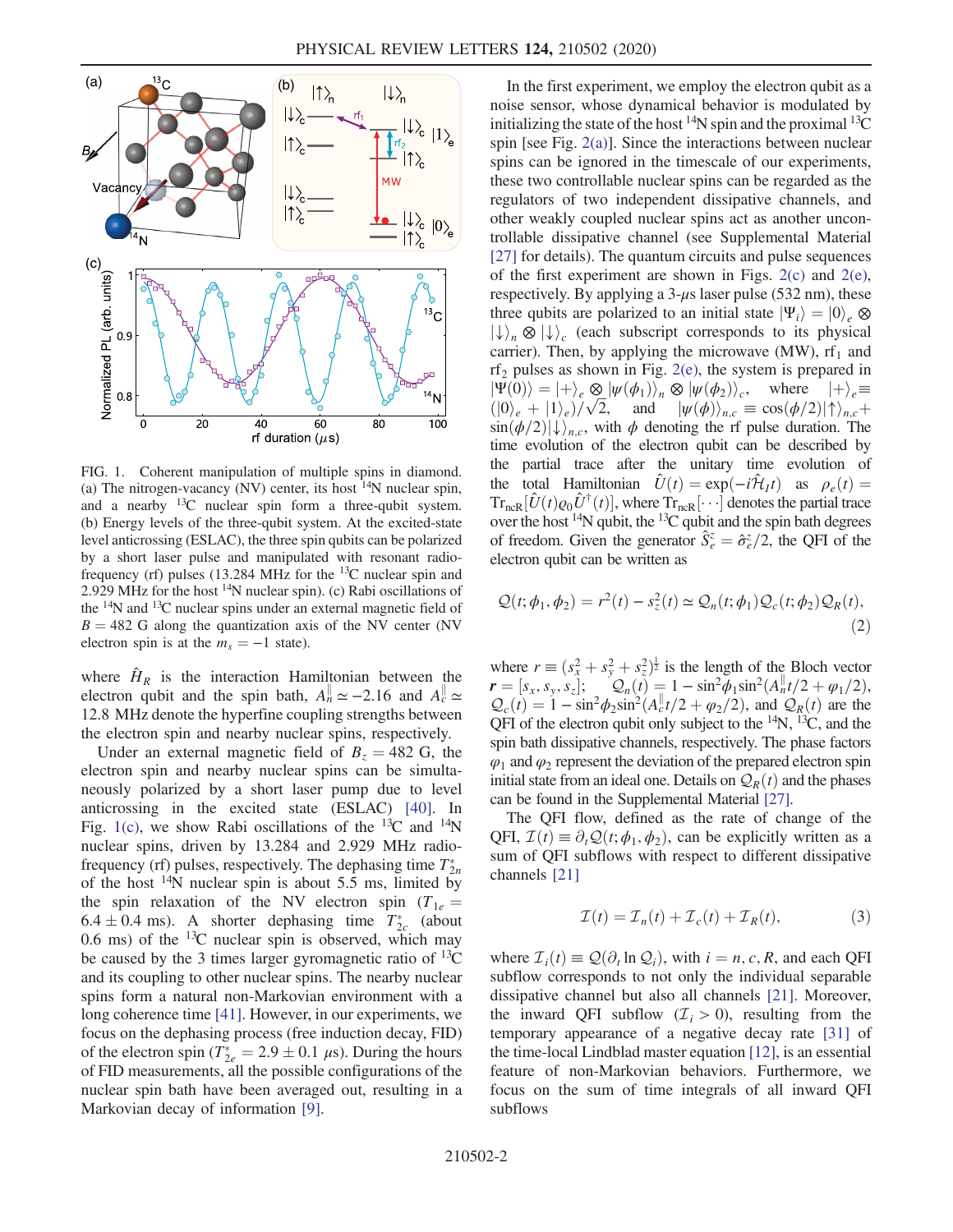<span id="page-2-0"></span>

FIG. 2. Physical coding and experimental procedures. The NV electron spin and two strongly coupled nuclear spins play the roles of the open system and controlled dissipative channels, respectively, while the other (weakly coupled) nuclear spins form an uncontrolled dissipative channel. The quantum Fisher information (QFI) is used to characterize the quantum coherence and metrologically useful entanglement of the open system. (a) In the first experiment, the NV electron spin is the open quantum system. The quantum coherence of the system is subject to two controllable dissipative channels formed by the  $^{14}N$  and  $^{13}C$  nuclear spins. (b) In the second experiment, the electron spin and the  $13C$  nuclear spin form the open system, and the entanglement between the two spins is subject to a controllable dissipative channel formed by the  $^{14}N$  nuclear spin. (c),(d) Quantum circuits and (e),(f) pulse sequences for the experiments. (The controlled gates are implemented by single-spin rotations in the corresponding subspaces.)

$$
N(t, \phi_1, \phi_2) \equiv \sum_{i=n, c, R} \int_0^t dt \frac{|\mathcal{I}_i(\tau)| + \mathcal{I}_i(\tau)}{2}, \qquad (4)
$$

as a measure of non-Markovianity, and the long-time measure is defined as  $\mathcal{N}(\phi_1, \phi_2) \equiv N(t \to \infty, \phi_1, \phi_2)$ . Different from the time integral of the total QFI flow, the measure of non-Markovianity in Eq. [\(4\)](#page-1-1) considers the inward subflow from each dissipative channel and can dig out the non-Markovianity even when the total QFI flow is negative.

In our experiments, the dissipative channels of the  $14N$ and  $^{13}C$  qubits can be fully controlled by tuning the durations of the rf<sub>1</sub> and rf<sub>2</sub> pulses, i.e., to adjust  $\phi_1$  and  $\phi_2$ . When both channels are turned off,  $\phi_1 = \phi_2 = 0$  [see Fig. [3\(a1\)](#page-3-0) for the QFI], the dynamics of the NV electron spin is only affected by other weakly coupled  $^{13}$ C nuclear spins in the spin bath, and the QFI continuously flows out within the evolution time  $t \leq 600$  ns [see Fig. [3\(a2\)](#page-3-0)]. For  $\phi_1 = \pi/4$ ,  $\pi/2$ , and  $\phi_2 = 0$ , the channel of the <sup>14</sup>N nuclear spin is open, and the revival of the QFI is shown in Fig. [3\(a1\),](#page-3-0) while the positive QFI flows are observed in Figs. [3\(a3\)](#page-3-0) and [3\(a4\)](#page-3-0) for non-Markovian dynamics. For  $\phi_1 = 0$ , and  $\phi_2 = \pi/4$ ,  $\pi/2$ , the revival of the QFI and the positive QFI flows, subject to the channels of the  $^{13}C$ nuclear spin and the spin bath, are plotted in Figs. [3\(b1\)](#page-3-0),  $3(b2)$ , and  $3(b3)$ . For fifteen experimental instances of  $^{13}C$ qubit's parameter  $\phi_2$ , the measured  $\mathcal{N}(0, \phi_2)$  is compared with the numerical simulation (Fig. S5 in the Supplemental Material [\[27\]\)](#page-5-10).

We furthermore characterize the system behavior when both controllable dissipative channels are open. With  $\phi_1 = \phi_2 = \pi/2$ , the time evolution of the QFI of the electron qubit and its QFI flow, compared with the ones obtained from the sum of subflows (red cross), are shown in Figs.  $3(c1)$  and  $3(c2)$ . In Fig.  $3(c3)$ , the measure of non-Markovianity  $N[t, (\pi/2), (\pi/2)]$  from the QFI subflows,  $\mathcal{I}_{n,c,R}$ , with respect to different dissipative channels (red bar) is compared with the one from the total QFI flow,  $I$  (blue bar). We clearly observe that the measure in terms of QFI subflows quantify more non-Markovianity than the total QFI flow, when the system is subject to multiple dissipative channels.

In the second experiment, we consider the open system, consisting of the electron qubit and the proximal  $13<sup>C</sup>$  qubit, which is subject to the controllable noisy channel of the host  $14N$  qubit and the dissipative channel of the spin bath [see Fig. [2\(b\)\]](#page-2-0). Figures [2\(d\)](#page-2-0) and [2\(f\)](#page-2-0) show the quantum circuit and pulse sequences of the second experiment. Starting with the state  $|\Psi_i\rangle = |0\rangle_e \otimes |\downarrow\rangle_n \otimes |\downarrow\rangle_c$ , the system is prepared in  $|\Psi'(0)\rangle = (|0\rangle_e \otimes |\downarrow\rangle_c + |1\rangle_e \otimes |\uparrow\rangle_c) \otimes$  $|\psi(\phi_1)\rangle_n$ , with the pulse sequences shown in Figs. [2\(d\)](#page-2-0) and  $2(f)$ . The electron qubit and <sup>13</sup>C nuclear qubit are maximally entangled at this stage. Similarly, assuming  $\varrho'_0 = |\Psi'(0)\rangle \langle \Psi'(0)| \otimes \rho_R$ , the time evolution of the electron qubit and the  $^{13}$ C qubit is described as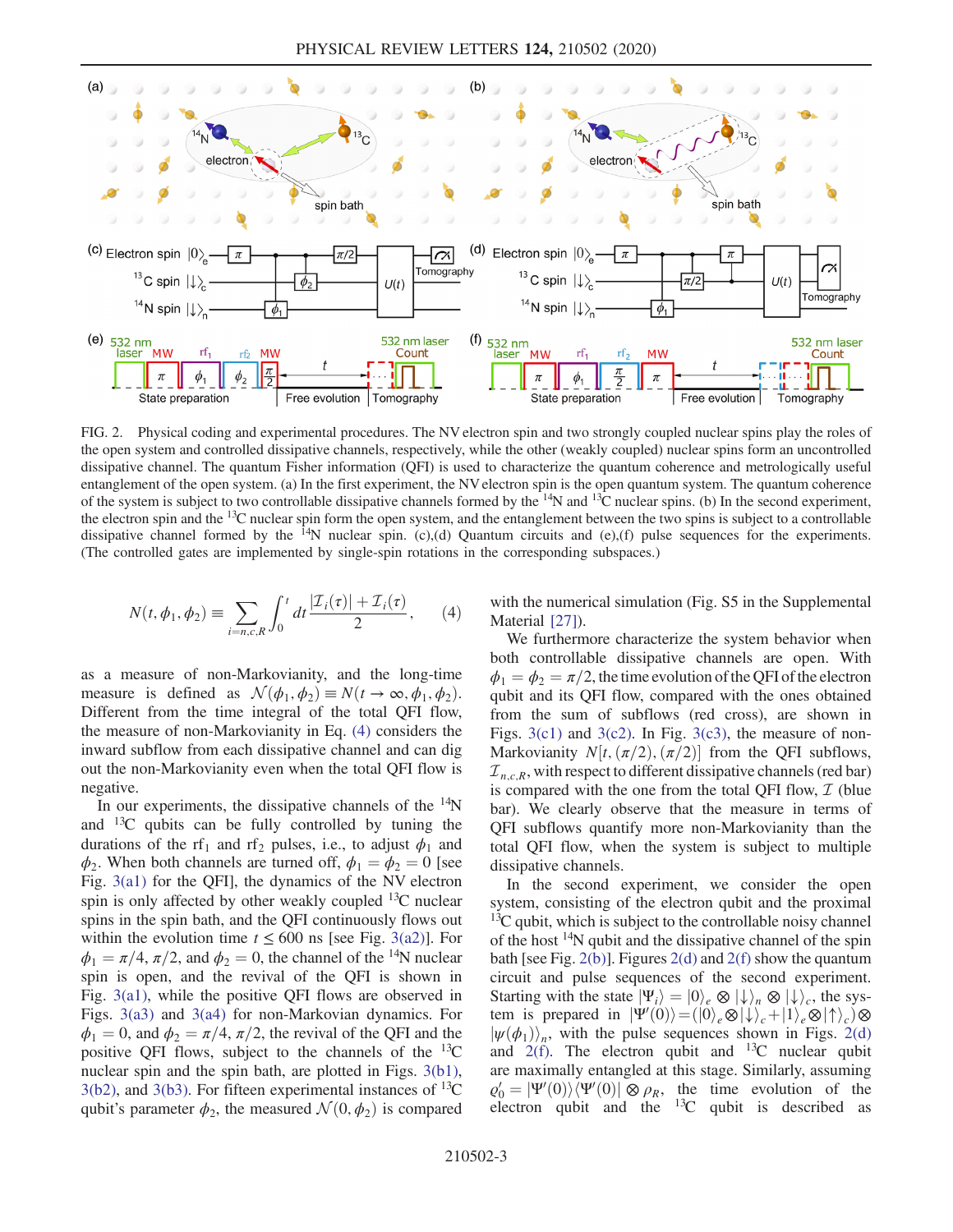<span id="page-3-0"></span>

FIG. 3. QFI flows of the electron qubit in a controllable non-Markovian environment. Time evolution of the QFI with (a1) the dissipative channel of <sup>14</sup>N open ( $\phi_1 = \pi/4$ ,  $\pi/2$ ) and the one of <sup>13</sup>C closed ( $\phi_2 = 0$ ); (b1) the dissipative channel of <sup>14</sup>N closed ( $\phi_1 = 0$ ) and the one of <sup>13</sup>C open ( $\phi_2 = \pi/4$ ,  $\pi/2$ ); (c1) the dissipative channels of both nuclear spins open ( $\phi_1 = \phi_2 = \pi/2$ ) compared with the one calculated using the results of single channels given in (a1),(b1). QFI flows for the controllable dissipative channels with parameters: (a2)  $\phi_1 = \phi_2 = 0$ ; (a3)  $\phi_1 = \pi/4$ ,  $\phi_2 = 0$ ; (a4)  $\phi_1 = \pi/2$ ,  $\phi_2 = 0$ ; (b2)  $\phi_1 = 0$ ,  $\phi_2 = \pi/4$ ; (b3)  $\phi_1 = 0$ ,  $\phi_2 = \pi/2$ . (c2) When both dissipative channels are open, the total QFI flow is compared with the sum of subflows calculated by results in (a2),(a4),(b3). (c3) The measure of non-Markovianity from the total positive QFI flow in (c2) compared with the measure from the QFI subflows with respect to different dissipative channels  $[N(t, (\pi/2), (\pi/2)]$  in Eq. (4)], versus the evolution time. The solid curves are for the numerical simulations using experimental parameters.

 $\rho'_{\rm ec}(t) = {\rm Tr}_{\rm nR}[\hat{U}(t)\rho'_0\hat{U}^\dagger(t)],$  where  ${\rm Tr}_{\rm nR}[\cdots]$  denotes the partial trace over the  $14N$  spin and the spin bath degrees of freedom. If the QFI of a two-qubit state, with  $(\hat{S}_{e}^{z} + \hat{S}_{c}^{z})$ being the generator, is larger than 2, i.e.,  $Q'(t; \phi_1) > 2$ , it characterizes the useful entanglement for quantumenhanced parameter estimation [\[16\]](#page-5-3).

The time evolution of the QFI of the maximally entangled state is shown in Fig. [4\(a\),](#page-4-9) when the controllable <sup>14</sup>N channel is either closed ( $\phi_1 = 0$ ) or open ( $\phi_1 = \pi/2$ ). At time  $t = 0$  with  $\phi_1 = 0$ , we obtain the maximum QFI,  $Q'(0, 0) = 3.687$ , which is useful for sub-shot-noise-limit metrology [\[16,42\]](#page-5-3). With the dissipative channel of  $14N$ closed ( $\phi_1 = 0$ ), the QFI flow remains negative [see Fig. [4\(b\)\]](#page-4-9). In Fig. [4\(c\)](#page-4-9), the positive QFI flow of the maximally entangled state, with  $\phi_1 = \pi/2$ , clearly signals the non-Markovian dynamics of the two-qubit open system. Moreover, the metrologically useful entanglement  $[Q'(t; \phi_1) > 2]$  survives for a period of time ( $\lesssim 380$  ns), when the open system only interacts with the weakly coupled  $^{13}$ C nuclear spins in the spin bath. However, it decays faster under the impact of non-Markovian noise by setting  $\phi_1 = \pi/2$ .

In summary, our experiments clearly demonstrate the control of the non-Markovian dynamics of open systems by manipulating the electron spin, the host  $14N$ , and the neighboring <sup>13</sup>C nuclear spins of the NV center in diamond at room temperature. First, the electron qubit, as an open system, is subject to two controllable dissipative channels of nearby nuclear qubits, of which the QFI flow characterizes the non-Markovianity and can be decomposed into subflows from individual channels. Second, when the open system, consisting of the electron qubit and the  ${}^{13}C$  qubit, is prepared in the maximally entangled state, the controllable non-Markovian behavior of the decoherence dynamics of the entanglement witnessed by the QFI flow is reported. By using the QFI as a witness for quantum coherence and metrologically useful entanglement, our work will contribute to the developments of both noisy quantum metrology [\[16,18,43\]](#page-5-3) and the non-Markovian dynamics of quantum open systems in solids [\[42\]](#page-5-16). In addition, it will be helpful to investigate how our results can benefit applications of non-Markovianity [44–[46\],](#page-5-17) e.g., quantum computation [\[47\]](#page-6-0) and quantum communication [\[48\]](#page-6-1), by considering the anomalous decay effect in a spin bath [\[49,50\]](#page-6-2).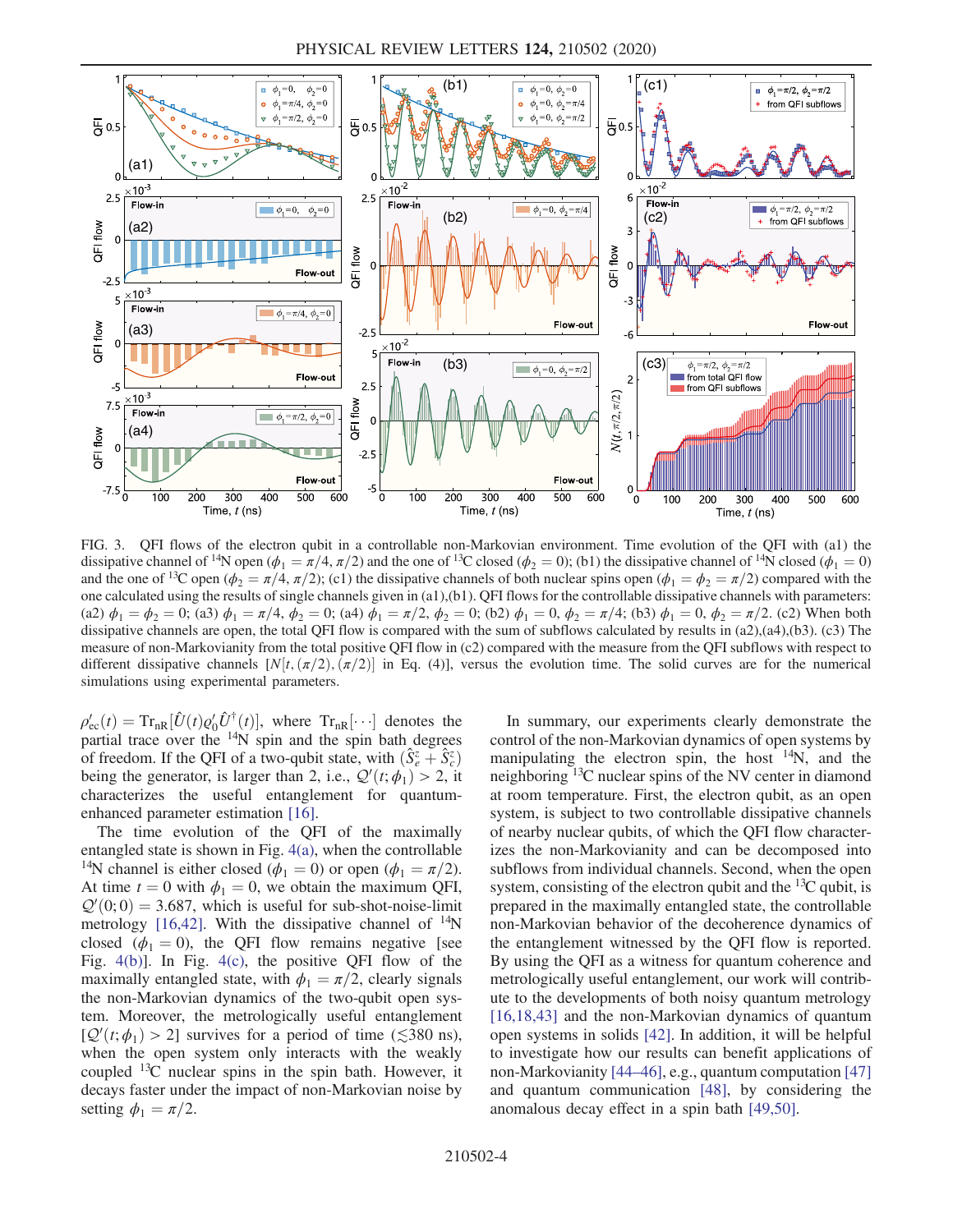<span id="page-4-9"></span>

FIG. 4. (a) Time evolutions of the QFI of the maximally entangled state of the NV electron qubit and the 12.8 MHz  $13C$  qubit with the controllable dissipative channel of the  $14N$ qubit. QFI flows of the maximally entangled state with the controllable dissipative channel of <sup>14</sup>N (b) closed ( $\phi_1 = 0$ ) and (c) open ( $\phi_1 = \pi/2$ ). The solid curves are for the numerical simulations using experimental parameters.

Although our experiments are carried out with an environment consisting of controllable dissipative channels, the verified relation between QFI and non-Markovianity is independent of the controllability of the environment [\[21\]](#page-5-6). Therefore, detecting the QFI of an open system is also helpful for quantitatively characterizing the non-Markovianity of the open-system dynamics in systems without the controllability of their environments, including but not limited to nuclear magnetic resonance [\[51\]](#page-6-3), optical systems [\[7,11\]](#page-4-10), superconducting qubits [\[52\]](#page-6-4), and trapped ions [\[9\]](#page-4-8). Moreover, it is shown that with well-established control techniques of spins, the NV system is a powerful platform for studying complex open systems with multiple dissipative channels and developing possible applications of the memory effects in a non-Markovian dynamics.

We would like to acknowledge Zi-Yong Ge and Qing Ai for helpful discussions, and Da-Wei Lu for the codes of maximum likelihood estimation. This work was supported by the National Key Research and Development Program of China (Grants No. 2019YFA0308100, No. 2016YFA0302104, No. 2016YFA0300600), Strategic Priority Research Program of Chinese Academy of Sciences (Grant No. XDB28000000), and NSFC (Grants No. 11974020, No. 11934018, No. 11574386). Y. R. Z. was supported by the China Postdoctoral Science Foundation (Grant No. 2018M640055) and the Japan Society for the Promotion of Science (JSPS) Postdoctoral Fellowship (Grant No. P19326). F. N. was supported in part by NTT Research, the Army Research Office (ARO) (Grant No. W911NF-18-1-0358), the Japan Science and Technology Agency (JST) (via the CREST Grant No. JPMJCR1676), the Japan Society for the Promotion of Science (JSPS) (JSPS-RFBR Grant No. 17-52-50023), and the Grant No. FQXi-IAF19-06 from the Foundational Questions Institute Fund (FQXi).

<span id="page-4-3"></span><span id="page-4-2"></span><span id="page-4-1"></span><span id="page-4-0"></span>[\\*](#page-0-0) These authors contributed equally to this work. [†](#page-0-0) gqliu@iphy.ac.cn [‡](#page-0-0) hfan@iphy.ac.cn [§](#page-0-0) xypan@aphy.iphy.ac.cn

- <span id="page-4-4"></span>[1] C. E. Bradley, J. Randall, M. H. Abobeih, R. C. Berrevoets, M. J. Degen, M. A. Bakker, M. Markham, D. J. Twitchen, and T. H. Taminiau, A Ten-Qubit Solid-State Spin Register with Quantum Memory Up to One Minute, [Phys. Rev. X](https://doi.org/10.1103/PhysRevX.9.031045) 9, [031045 \(2019\).](https://doi.org/10.1103/PhysRevX.9.031045)
- [2] A. Omran, H. Levine, A. Keesling, G. Semeghini, T. T. Wang, S. Ebadi, H. Bernien, A. S. Zibrov, H. Pichler, S. Choi, J. Cui, M. Rossignolo, P. Rembold, S. Montangero, T. Calarco, M. Endres, M. Greiner, V. Vuletić, and M. D. Lukin, Generation and manipulation of Schrödinger cat states in Rydberg atom arrays, Science 365[, 570 \(2019\)](https://doi.org/10.1126/science.aax9743).
- [3] C. Song, K. Xu, H. Li, Y.-R. Zhang, X. Zhang, W. Liu, Q. Guo, Z. Wang, W. Ren, J. Hao, H. Feng, H. Fan, D. Zheng, D.-W. Wang, H. Wang, and S.-Y. Zhu, Generation of multicomponent atomic Schrödinger cat states of up to 20 qubits, Science 365[, 574 \(2019\).](https://doi.org/10.1126/science.aay0600)
- <span id="page-4-6"></span><span id="page-4-5"></span>[4] I. M. Georgescu, S. Ashhab, and F. Nori, Quantum simulation, [Rev. Mod. Phys.](https://doi.org/10.1103/RevModPhys.86.153) 86, 153 (2014).
- <span id="page-4-7"></span>[5] C. L. Degen, F. Reinhard, and P. Cappellaro, Quantum sensing, [Rev. Mod. Phys.](https://doi.org/10.1103/RevModPhys.89.035002) 89, 035002 (2017).
- [6] C. J. Myatt, B. E. King, Q. A. Turchette, C. A. Sackett, D. Kielpinski, W. M. Itano, C. Monroe, and D. J. Wineland, Decoherence of quantum superpositions through coupling to engineered reservoirs, [Nature \(London\)](https://doi.org/10.1038/35002001) 403, 269 (2000).
- <span id="page-4-10"></span>[7] B.-H. Liu, L. Li, Y.-F. Huang, C.-F. Li, G.-C. Guo, E.-M. Laine, H.-P. Breuer, and J. Piilo, Experimental control of the transition from Markovian to non-Markovian dynamics of open quantum systems, Nat. Phys. 7[, 931 \(2011\)](https://doi.org/10.1038/nphys2085).
- [8] M. Gessner, M. Ramm, T. Pruttivarasin, A. Buchleitner, H.-P. Breuer, and H. Häffner, Local detection of quantum correlations with a single trapped ion, [Nat. Phys.](https://doi.org/10.1038/nphys2829) 10, 105 [\(2014\).](https://doi.org/10.1038/nphys2829)
- <span id="page-4-8"></span>[9] J. F. Haase, P. J. Vetter, T. Unden, A. Smirne, J. Rosskopf, B. Naydenov, A. Stacey, F. Jelezko, M. B. Plenio, and S. F. Huelga, Controllable Non-Markovianity for a Spin Qubit in Diamond, Phys. Rev. Lett. 121[, 060401 \(2018\)](https://doi.org/10.1103/PhysRevLett.121.060401).
- [10] G. Andersson, B. Suri, L. Guo, T. Aref, and P. Delsing, Nonexponential decay of a giant artificial atom, [Nat. Phys.](https://doi.org/10.1038/s41567-019-0605-6) 15, [1123 \(2019\)](https://doi.org/10.1038/s41567-019-0605-6).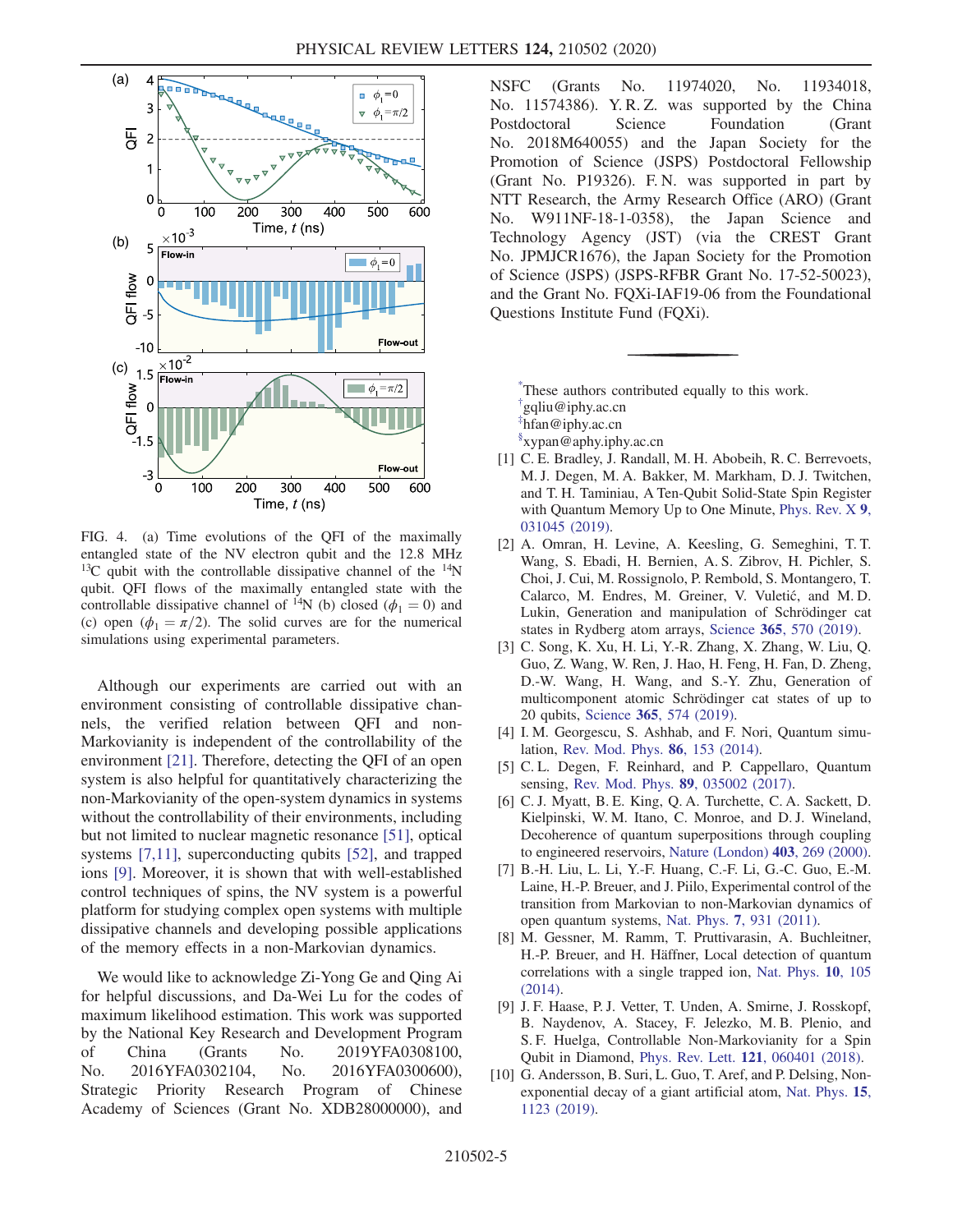- [11] K.-D.Wu, Z. Hou, G.-Y. Xiang, C.-F. Li, G.-C. Guo, D. Dong, and F. Nori, Detecting non-Markovianity via quantified coherence: Theory and experiments, [arXiv:1903.03359](https://arXiv.org/abs/1903.03359) [npj Quantum Inf. (to be published)].
- <span id="page-5-0"></span>[12] H.-P. Breuer, E.-M. Laine, J. Piilo, and B. Vacchini, Colloquium: Non-Markovian dynamics in open quantum systems, [Rev. Mod. Phys.](https://doi.org/10.1103/RevModPhys.88.021002) 88, 021002 (2016).
- <span id="page-5-1"></span>[13] H.-P. Breuer and F. Petruccione, The Theory of Open Quantum Systems (Oxford University Press, New York, 2007).
- <span id="page-5-2"></span>[14] W.-M. Zhang, P.-Y. Lo, H.-N. Xiong, M. Wei-Yuan Tu, and F. Nori, General Non-Markovian Dynamics of Open Quantum Systems, Phys. Rev. Lett. 109[, 170402 \(2012\).](https://doi.org/10.1103/PhysRevLett.109.170402)
- [15] I. de Vega and D. Alonso, Dynamics of non-Markovian open quantum systems, [Rev. Mod. Phys.](https://doi.org/10.1103/RevModPhys.89.015001) 89, 015001 [\(2017\).](https://doi.org/10.1103/RevModPhys.89.015001)
- <span id="page-5-3"></span>[16] V. Giovannetti, S. Lloyd, and L. Maccone, Advances in quantum metrology, [Nat. Photonics](https://doi.org/10.1038/nphoton.2011.35) 5, 222 (2011).
- [17] L. Pezzè, A. Smerzi, M. K. Oberthaler, R. Schmied, and P. Treutlein, Quantum metrology with nonclassical states of atomic ensembles, [Rev. Mod. Phys.](https://doi.org/10.1103/RevModPhys.90.035005) 90, 035005 (2018).
- <span id="page-5-4"></span>[18] A. W. Chin, S. F. Huelga, and M. B. Plenio, Quantum Metrology in Non-Markovian Environments, [Phys. Rev.](https://doi.org/10.1103/PhysRevLett.109.233601) Lett. 109[, 233601 \(2012\)](https://doi.org/10.1103/PhysRevLett.109.233601).
- <span id="page-5-5"></span>[19] S.L. Braunstein and C.M. Caves, Statistical Distance and the Geometry of Quantum States, [Phys. Rev. Lett.](https://doi.org/10.1103/PhysRevLett.72.3439) 72, 3439 [\(1994\).](https://doi.org/10.1103/PhysRevLett.72.3439)
- [20] J. Ma, X. G. Wang, C. P. Sun, and F. Nori, Quantum spin squeezing, Phys. Rep. 509[, 89 \(2011\)](https://doi.org/10.1016/j.physrep.2011.08.003).
- <span id="page-5-6"></span>[21] X. M. Lu, X. G. Wang, and C. P. Sun, Quantum Fisher information flow and non-Markovian processes of open systems, Phys. Rev. A 82[, 042103 \(2010\).](https://doi.org/10.1103/PhysRevA.82.042103)
- <span id="page-5-7"></span>[22] Á. Rivas, S. F. Huelga, and M. B. Plenio, Entanglement and Non-Markovianity of Quantum Evolutions, [Phys. Rev. Lett.](https://doi.org/10.1103/PhysRevLett.105.050403) 105[, 050403 \(2010\).](https://doi.org/10.1103/PhysRevLett.105.050403)
- [23] F. Wang, P.-Y. Hou, Y.-Y. Huang, W.-G. Zhang, X.-L. Ouyang, X. Wang, X.-Z. Huang, H.-L. Zhang, L. He, X.-Y. Chang, and L.-M. Duan, Observation of entanglement sudden death and rebirth by controlling a solid-state spin bath, Phys. Rev. B 98[, 064306 \(2018\).](https://doi.org/10.1103/PhysRevB.98.064306)
- [24] S. J. Peng, X. K. Xu, K. B. Xu, P. Huang, P. F. Wang, X. Kong, X. Rong, F.Z. Shi, C.K. Duan, and J.F. Du, Observation of non-Markovianity at room temperature by prolonging entanglement in solids, [Sci. Bull.](https://doi.org/10.1016/j.scib.2018.02.017) 63, 336 [\(2018\).](https://doi.org/10.1016/j.scib.2018.02.017)
- <span id="page-5-8"></span>[25] H.-P. Breuer, E.-M. Laine, and J. Piilo, Measure for the Degree of Non-Markovian Behavior of Quantum Processes in Open Systems, Phys. Rev. Lett. 103[, 210401 \(2009\)](https://doi.org/10.1103/PhysRevLett.103.210401).
- <span id="page-5-9"></span>[26] S.-L. Chen, N. Lambert, C.-M. Li, A. Miranowicz, Y.-N. Chen, and F. Nori, Quantifying Non-Markovianity with Temporal Steering, Phys. Rev. Lett. 116[, 020503 \(2016\)](https://doi.org/10.1103/PhysRevLett.116.020503).
- <span id="page-5-10"></span>[27] See Supplemental Material at [http://link.aps.org/](http://link.aps.org/supplemental/10.1103/PhysRevLett.124.210502) [supplemental/10.1103/PhysRevLett.124.210502](http://link.aps.org/supplemental/10.1103/PhysRevLett.124.210502) for the details about theoretical derivation and experimental additional data, which includes Refs. [28–38].
- <span id="page-5-11"></span>[28] G. Tóth, Multipartite entanglement and high-precision metrology, Phys. Rev. A 85[, 022322 \(2012\)](https://doi.org/10.1103/PhysRevA.85.022322).
- [29] L. Pezzè and A. Smerzi, Entanglement, Nonlinear Dynamics, and the Heisenberg Limit, [Phys. Rev. Lett.](https://doi.org/10.1103/PhysRevLett.102.100401) 102[, 100401 \(2009\).](https://doi.org/10.1103/PhysRevLett.102.100401)
- [30] Y.-R. Zhang, Y. Zeng, H. Fan, J. Q. You, and F. Nori, Characterization of Topological States Via Dual Multipartite Entanglement, Phys. Rev. Lett. 120[, 250501 \(2018\).](https://doi.org/10.1103/PhysRevLett.120.250501)
- <span id="page-5-15"></span>[31] Á. Rivas, S. F. Huelga, and M. B. Plenio, Quantum non-Markovianity: Characterization, quantification and detection, [Rep. Prog. Phys.](https://doi.org/10.1088/0034-4885/77/9/094001) 77, 094001 (2014).
- [32] L. Marseglia, J. P. Hadden, A. C. Stanley-Clarke, J. P. Harrison, B. Patton, Y.-L. D. Ho, B. Naydenov, F. Jelezko, J. Meijer, P. R. Dolan, J. M. Smith, J. G. Rarity, and J. L. O'Brien, Nanofabricated solid immersion lenses registered to single emitters in diamond, [Appl. Phys. Lett.](https://doi.org/10.1063/1.3573870) 98, 133107 [\(2011\).](https://doi.org/10.1063/1.3573870)
- [33] B. Smeltzer, L. Childress, and A. Gali, <sup>13</sup>C hyperfine interactions in the nitrogen-vacancy centre in diamond, New J. Phys. 13[, 025021 \(2011\)](https://doi.org/10.1088/1367-2630/13/2/025021).
- [34] A. Dréau, J.-R. Maze, M. Lesik, J.-F. Roch, and V. Jacques, High-resolution spectroscopy of single NV defects coupled with nearby  $^{13}$ C nuclear spins in diamond, [Phys. Rev. B](https://doi.org/10.1103/PhysRevB.85.134107) 85, [134107 \(2012\).](https://doi.org/10.1103/PhysRevB.85.134107)
- [35] A. Jarmola, V. M. Acosta, K. Jensen, S. Chemerisov, and D. Budker, Temperature- and Magnetic-Field-Dependent Longitudinal Spin Relaxation in Nitrogen-Vacancy Ensembles in Diamond, Phys. Rev. Lett. 108[, 197601 \(2012\).](https://doi.org/10.1103/PhysRevLett.108.197601)
- [36] P. C. Maurer, G. Kucsko, C. Latta, L. Jiang, N. Y. Yao, S. D. Bennett, F. Pastawski, D. Hunger, N. Chisholm, M. Markham, D. J. Twitchen, J. I. Cirac, and M. D. Lukin, Room-temperature quantum bit memory exceeding one second, Science 336[, 1283 \(2012\).](https://doi.org/10.1126/science.1220513)
- [37] T. van der Sar, Z. H. Wang, M. S. Blok, H Bernien, T. H. Taminiau, D. M. Toyli, D. A. Lidar, D. D. Awschalom, R. Hanson, and V. V. Dobrovitski, Decoherence-protected quantum gates for a hybrid solid-state spin register, [Nature](https://doi.org/10.1038/nature10900) (London) 484[, 82 \(2012\).](https://doi.org/10.1038/nature10900)
- [38] G.-Q. Liu, H. C. Po, J.-F. Du, R.-B. Liu, and X.-Y. Pan, Noise-resilient quantum evolution steered by dynamical decoupling, [Nat. Commun.](https://doi.org/10.1038/ncomms3254) 4, 2254 (2013).
- <span id="page-5-12"></span>[39] M. W. Doherty, N. B. Manson, P. Delaney, F. Jelezko, J. Wrachtrup, and L. C. L. Hollenberg, The nitrogen-vacancy colour centre in diamond, [Phys. Rep.](https://doi.org/10.1016/j.physrep.2013.02.001) 528, 1 (2013).
- <span id="page-5-13"></span>[40] V. Jacques, P. Neumann, J. Beck, M. Markham, D. Twitchen, J. Meijer, F. Kaiser, G. Balasubramanian, F. Jelezko, and J. Wrachtrup, Dynamic Polarization of Single Nuclear Spins by Optical Pumping of Nitrogen-Vacancy Color Centers in Diamond at Room Temperature, [Phys. Rev.](https://doi.org/10.1103/PhysRevLett.102.057403) Lett. **102**[, 057403 \(2009\)](https://doi.org/10.1103/PhysRevLett.102.057403).
- <span id="page-5-14"></span>[41] L. Childress, M. V. Gurudev Dutt, J. M. Taylor, A. S. Zibrov, F. Jelezko, J. Wrachtrup, P. R. Hemmer, and M. D. Lukin, Coherent dynamics of coupled electron and nuclear spin qubits in diamond, Science 314[, 281 \(2006\).](https://doi.org/10.1126/science.1131871)
- <span id="page-5-16"></span>[42] G.-Q. Liu, Y.-R. Zhang, Y.-C. Chang, J.-D. Yue, H. Fan, and X.-Y. Pan, Demonstration of entanglement-enhanced phase estimation in solid, [Nat. Commun.](https://doi.org/10.1038/ncomms7726) 6, 6726 (2015).
- [43] Z.-P. Liu, J. Zhang, Ş. K. Özdemir, B. Peng, H. Jing, X.-Y. Lü, C.-W. Li, L. Yang, F. Nori, and Y.-X. Liu, Metrology with PT-Symmetric Cavities: Enhanced Sensitivity Near the PT -Phase Transition, [Phys. Rev. Lett.](https://doi.org/10.1103/PhysRevLett.117.110802) 117, 110802 [\(2016\).](https://doi.org/10.1103/PhysRevLett.117.110802)
- <span id="page-5-17"></span>[44] S. F. Huelga, Á. Rivas, and M. B. Plenio, Non-Markovianity-Assisted Steady State Entanglement, [Phys. Rev. Lett.](https://doi.org/10.1103/PhysRevLett.108.160402) 108, [160402 \(2012\).](https://doi.org/10.1103/PhysRevLett.108.160402)